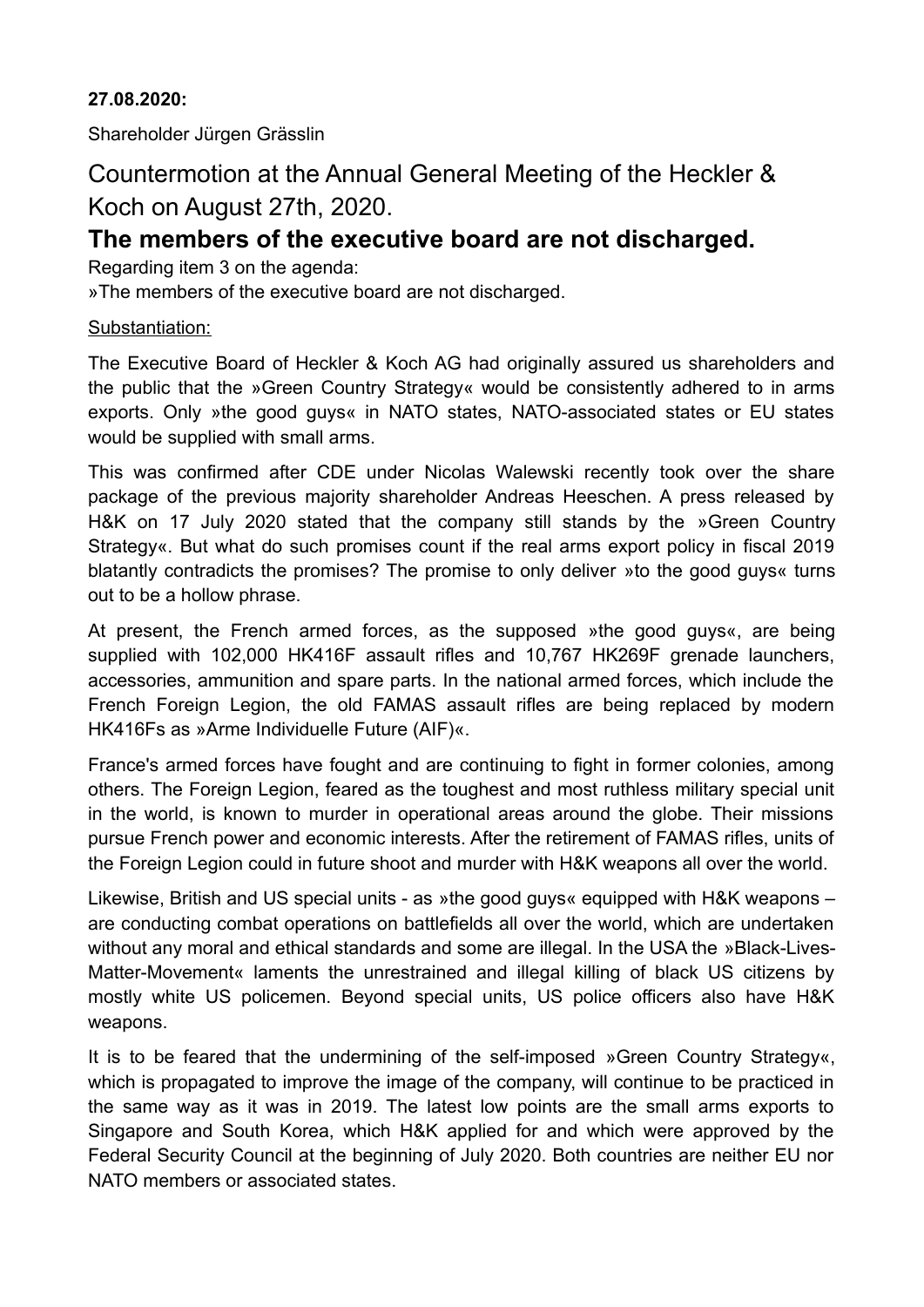According to the human rights report of Amnesty International, Singapore is being further de-democratized, human and civil rights are being further dismantled, the death penalty has been and is being carried out. South Korea is in military conflict with North Korea, violent clashes can occur at any time – after the export also involving H&K weapons.

Conclusion: In the 2019 financial year, the H&K Management Board again failed to meet its own standards and objectives.

Note: It should also be noted that the Special Forces Command (KSK) of the Bundeswehr, as a military unit of the »good guys«, has been and will be comprehensively armed with small arms by H&K. Leading media outlets, such as *DER SPIEGEL*, consider the KSK to be part of the »dark side of the STATE POWER«. Reasons for this include Hitler greetings, Wehrmacht depositions and hidden weapon stacks.

In June 2020, a KSK captain informed Federal Defense Minister Kramp-Karrenbauer in a letter about right-wing extremist grievances at the KSK. These were presented as being profound and structural. Right-wing extremist tendencies were claimed to have been »collectively ignored or even tolerated«. This very KSK has been comprehensively armed by Heckler & Koch with pistols, machine pistols, assault rifles, machine guns and sniper rifles. These include the P8 Combat, P12 (HK USP Tactical Offshoots), the P30, 40 mm grenade pistol, MP5, MP7, UMP, G36, AG36 grenade launcher, HK416, MG4, MG5 and G8 (HK21).

After »numerous right-wing extremist incidents« the second KSK command company was disbanded (Sources: *DER SPIEGEL*, 08.08.2020, p. 8 and https://de.wikipedia.org/wiki/Kommando Spezialkr%C3%A4fte#Bewaffnung). A serious distancing of the H&K board from right-wing extremists in the Bundeswehr and KSK has still not taken place.

For the reasons stated above, we ask the shareholders of H&K AG: Join our countermotions and transfer your voting rights to the »Critical Shareholders of Heckler & Koch«, which involves a number of organizations through the »Aktion Aufschrei - Stoppt den Waffenhandel!« / Action Cry Out - Stop the Arms Trade! (RIB e.V., DFG-VK, Ohne Rüstung leben, pax christi, IPPNW, urgewald, other peace initiatives etc.).

Contact Details and Information: cc ArmsInformationCentre (RIB e.V.) with the GLOBAL NET - STOP THE ARMS TRADE, Stühlingerstr. 7, 79106 Freiburg, Germany ([www.rib](http://www.rib-ev.de/)[ev.de](http://www.rib-ev.de/) / [www.gn-stat.org](http://www.gn-stat.org/)) and Dachverband der Kritischen AktionärInnen in Cologne, (www.kritischeaktionaere.de).«

Translation: Ruth Rohde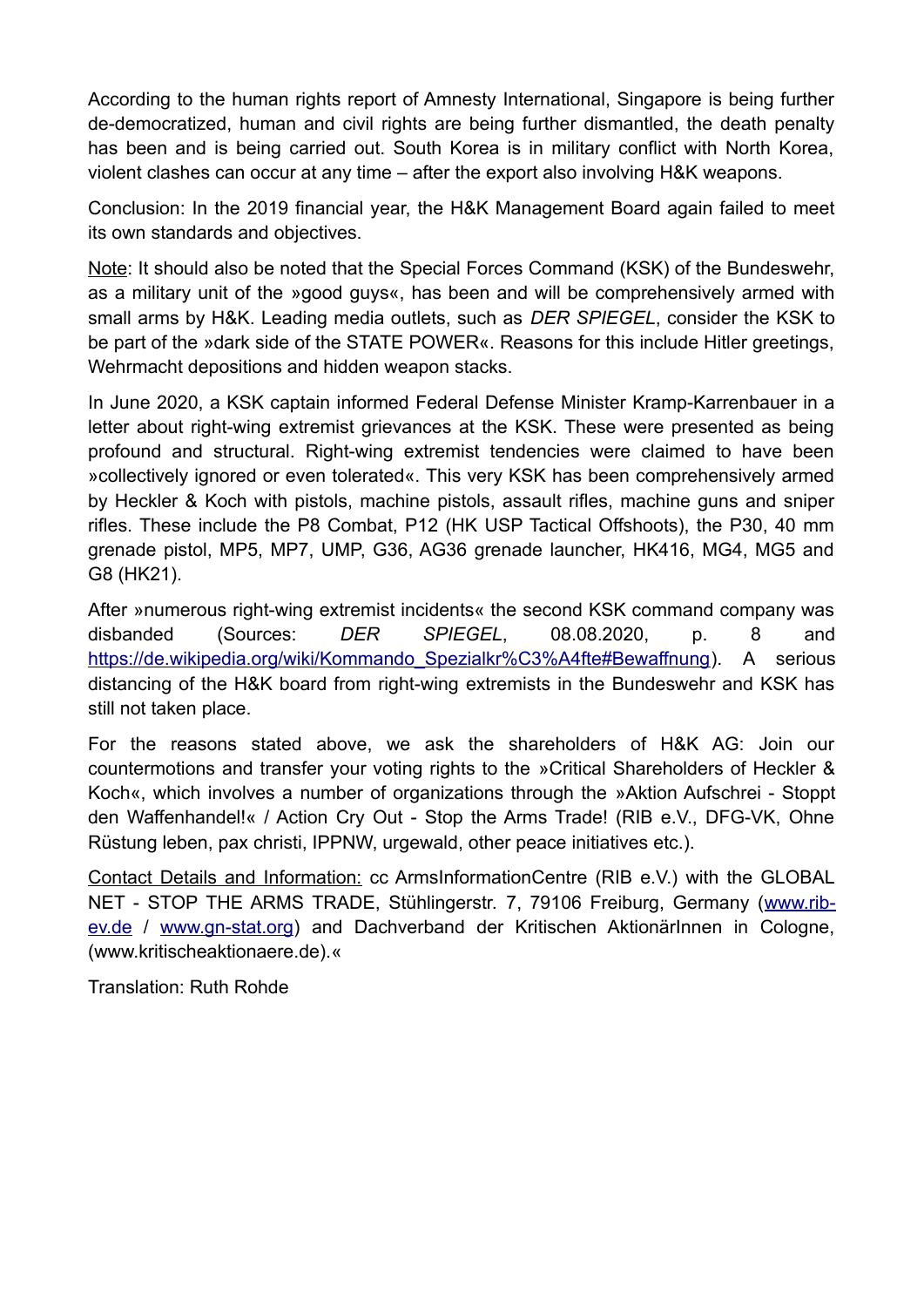## **27.08.2020:**

Shareholder Jürgen Grässlin

Countermotion at the Annual General Meeting of the Heckler & Koch AG on August 27th, 2020.

# **The members of the supervisory board are not discharged.**

Regarding item 4 on the agenda:

»The members of the supervisory board are not discharged.

## Substantiation:

The chaotic situation at the Heckler & Koch AG did not settle down in the 2019 fiscal year and has not ended to this day. This fact is not only due to the blatantly wrong decisions of the supervisory board. The change of the main shareholder from Andreas Heeschen to the Luxembourg industrial holding company »Compagnie de Développement de l'Eau« (CDE) with Nicolas Walewski from France is also partly responsible. The tough conflicts, the seemingly dubious shifts in money and shares, and the personnel-related decisions that have taken place behind the scenes have not been disclosed to us shareholders transparency is absent.

We, the Critical Shareholders, measure the announcement of the new H&K monarch Walewski in the press release of 17.07.2020, according to which CDE will continue to stand by the »Green Country Strategy« by the actual arms exports. For it is to be feared that in reality – as is the case with other French-led arms-producing and -exporting companies – the arms export policy will continue to be primarily profit-oriented in future.

It is to be feared that the undermining of the self-imposed »Green Country Strategy«, which is propagated to improve the image of the company, will continue to be practiced in the same way as it was in 2019. This includes the export of pistols, submachine guns, grenade launchers, assault rifles, machine guns and sniper rifles to special units of NATO partners France, Great Britain and the USA, respectively. And this despite their repeatedly inhuman and partly illegal military operations all over the world.

In addition, it should be noted that the Special Forces Command (KSK) of the German Armed Forces have also been comprehensively armed with small arms from Heckler & Koch despite frightening right-wing extremist tendencies.

In addition, the Federal Security Council approved small arms exports to Singapore and South Korea outside of the EU and NATO in July 2020 – probably at H&K's request. See the counter-motion of the Critical Shareholders\* of Heckler & Koch on the discharge of the executive board.

For years the personnel carousel at H&K has been in full swing. Alleged »Experts« are hired, highly praised and then »released« again. The list of those who left voluntarily or were made to leave is immensely long.

Only one year ago, at the 2019 annual general meeting, Harald Kujat was elected as a member of the supervisory board and shortly afterwards as chairman of the supervisory board - he succeeded Dieter John. According to the H&K press release at the time, the